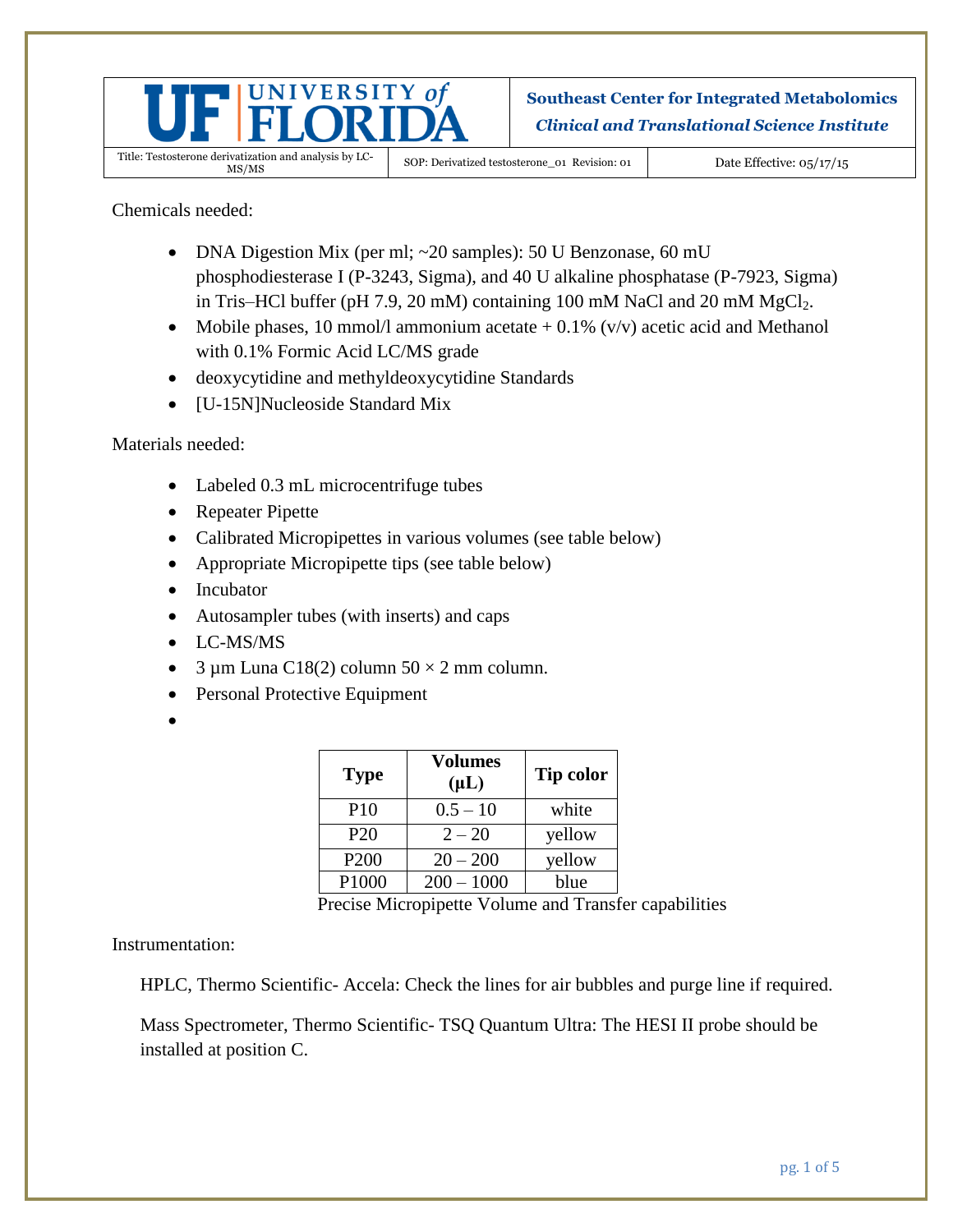

**Southeast Center for Integrated Metabolomics** *Clinical and Translational Science Institute*

SOP: Derivatized testosterone\_01 Revision: 01 Date Effective: 05/17/15

Digestion Procedure:

- 1- Add [U-15N]Nucleoside Standard Mix (equivalent to ~2 µg/ml DNA) to 1ml of DNA Digestion Mix
- 2- Add ~500ng of DNA sample to labeled, clean autosampler tube (with inserts) using a P10 micropipette.
- 3- Make the volume in the microcentrifuge tube up to 50µl with water using a P10 micropipette.
- 4- Add 50µl DNA Digestion Mix to each sample, cap and vortex.
- 5- Incubate overnight at 37°C.
- 6- Load samples into autosampler.

Data Collection:

- 1- 3  $\mu$ m Luna C18(2) column 50  $\times$  2 mm column.
- 2- Set up sequence starting with
	- 2 x Blank
	- Unknown Samples
	- Blank
	- Standard Curve (low to high concentration).
- 3- Injection volume is 10 uL.

Gradient Information

- Flow rate is 300 uL/min.
- Duration of run is 5 min
- Initial conditions are 92% Solvent A (10 mmol/l ammonium acetate + 0.1% (v/v) acetic acid): 8% MeOH
- MeOH is linearly increases to 12% by 3.5 min, where it is held until 4.4 min. The gradient is returned to initial conditions (92% Solvent A) by 4.5 min.

| <b>Instrument Parameters</b> |                |  |  |  |
|------------------------------|----------------|--|--|--|
| <b>HESI</b> Probe            | Positive $(+)$ |  |  |  |
| Probe Temperature            | 300°C.         |  |  |  |
| Spray Voltage                | 2500 V         |  |  |  |
| <b>Capillary Temperature</b> | 300°C.         |  |  |  |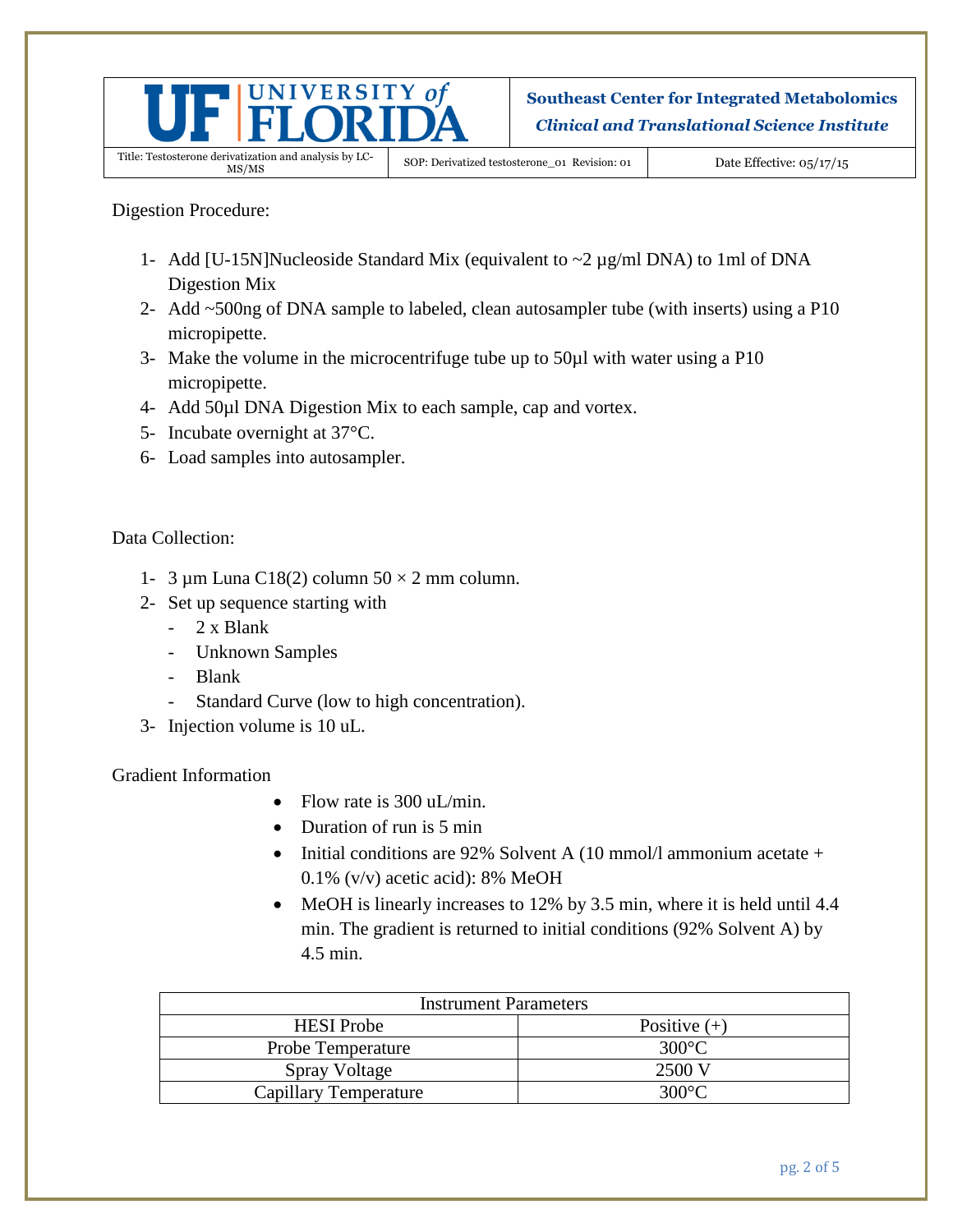

**Southeast Center for Integrated Metabolomics** *Clinical and Translational Science Institute*

Title: Testosterone derivatization and analysis by LC-

SOP: Derivatized testosterone\_01 Revision: 01 Date Effective: 05/17/15

| <b>Sheath Gas</b>                      | 50                        |
|----------------------------------------|---------------------------|
|                                        |                           |
| <b>Auxillary Gas</b>                   | 20                        |
| Sweep gas                              |                           |
| <b>Nitrogen Collision Gas Pressure</b> | $1.5 \text{ mTorr}$       |
| Tube Lens                              | 88                        |
| <b>Collision Energy</b>                | 60 eV                     |
| SRM: Deoxycytidine                     | $228.1 \rightarrow 112.1$ |
| SRM: [15N3]Deoxycytidine               | $231.1 \rightarrow 115.1$ |
| SRM: Methyldeoxycytidine               | $242.1 \rightarrow 126.1$ |
| SRM: [15N3]Methyldeoxycytidine         | $245.1 \rightarrow 129.1$ |

Data Processing:

- 1- Integrate peak areas and calculate the Unlabeled: [15N3]Labeled peak ratio for each nucleoside.
- 2- Plot the Standard Curve by graphing deoxynucleoside concentrations against Peak Area Ratios (M+0/M+3).\*
- 3- Calculate the nucleoside concentrations for each Unknown Sample from the Standard Curve using reverse prediction.
- 4- Percentage DNA methylation = [methyldeoxycytidine]/([methyldeoxycytidine] + [deoxycytidine]) x 100

\* See APPENDIX A for preparation of Standard Curves.

| Created By:         | Eoin Quinlivan     | Date: 12/4/15 |
|---------------------|--------------------|---------------|
| <b>Reviewed By:</b> | Tim Garrett        | Date:         |
| Approved By:        | <b>Tim Garrett</b> | Date:         |

| Revision<br>Number | Name           | <b>Reason for Revision</b> | <b>Effective Date</b> |
|--------------------|----------------|----------------------------|-----------------------|
|                    | Eoin Quinlivan | Creation of SOP            | 12/4/15               |